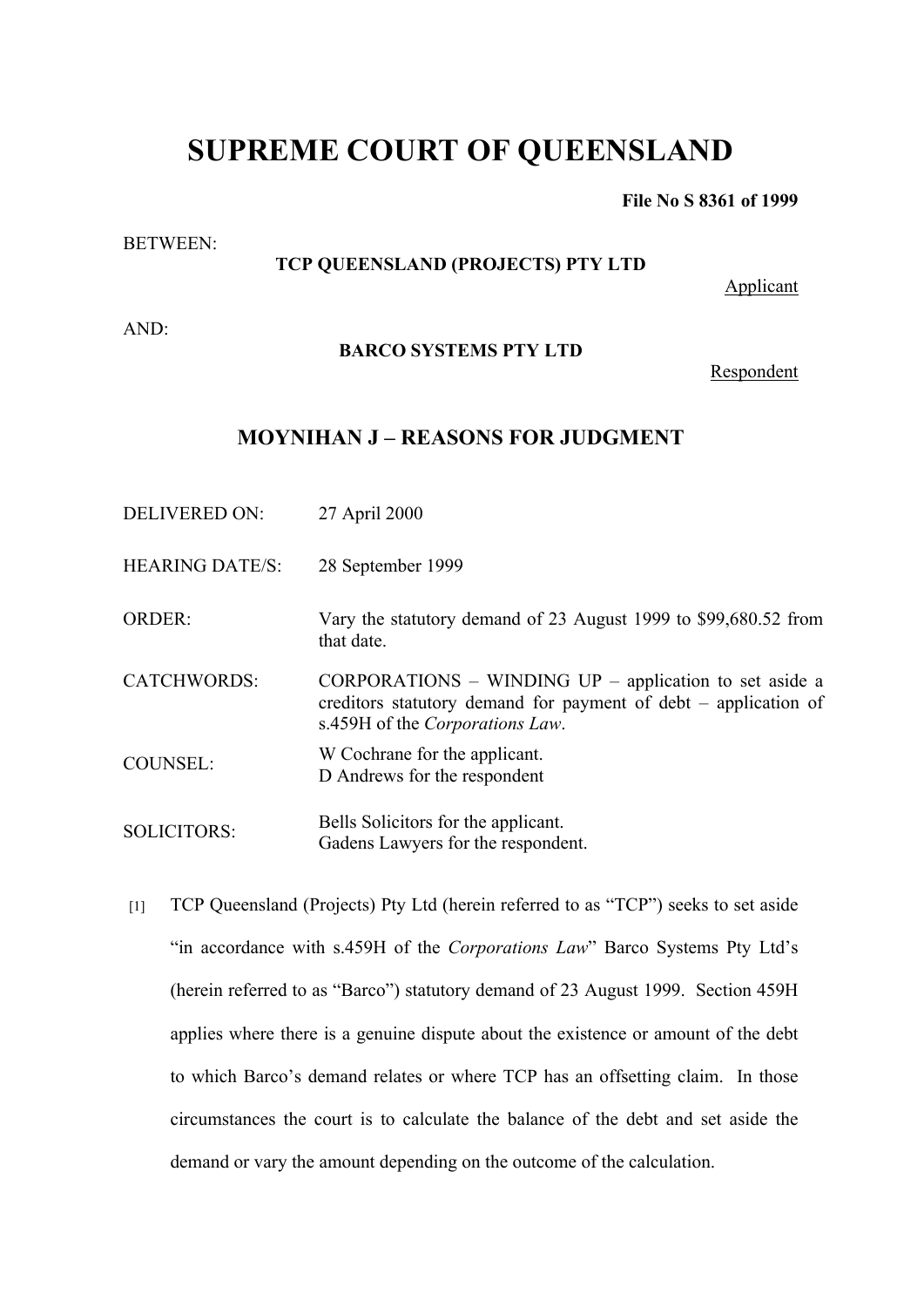- [2] Before considering other issues it is convenient to deal with a preliminary matter raised by TCP. It is submitted to the effect that Barco's affidavit material filed in response to the application does not comply with s.459E(3), Rules 52 and 53 of the *Corporations (Queensland) Rules* and Form 13 under those Rules. The argument, as I understand it, is one by way of analogy since s.459E(3), Rules 52 and 53 and the Form relate to the verification of a statutory demand.
- [3] No doubt the respondent's affidavit material must comply with the general provisions of the rules as to affidavits and properly raise issues calling for a consideration of the issues raised by s.459H. Absent specific provisions, I am not prepared to conclude that the requirements applying to an affidavit supporting a statutory notice apply in an application such as this. The point about a statutory notice is that failure to comply with it may found a presumption of insolvency with consequences for parties beyond the immediate parties. While Barco's material is hardly a model for applications such as this, the following emerges from the evidence as a whole.
- [4] TCP contracted with Perpetual Trustees (Qld) Limited and the Townsville and Thuringowa City Councils as joint venturers under the *Townsville Breakwater Entertainment Centre Act* 1991 to supply and install audio visual services at the Townsville Breakwater Entertainment Centre. It is clear that the contract was a troublesome one.
- [5] On 23 December 1997, TCP placed a purchase order with Barco to "supply and deliver" to specified addresses particular items to be used in the projection system. In respect of some items, delivery "by 7 Feb 1998" was specified. Barco delivered the equipment and invoiced TCP, by three invoices dated 6 February, 28 April and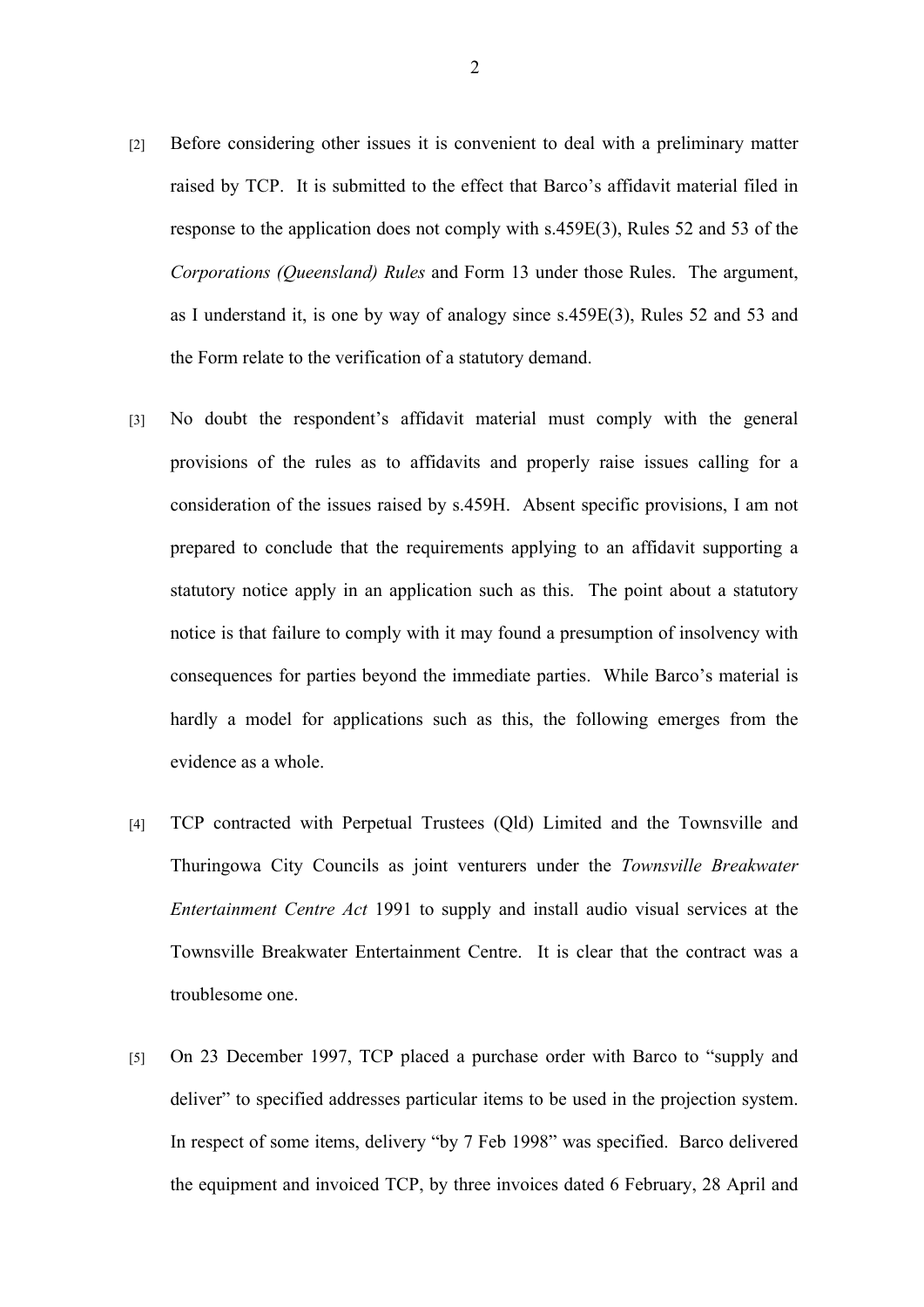20 May. Barco's statutory demand is founded on TCP's failure to pay in full the sum owing under the invoices which were on 30 day terms.

- [6] On 27 September 1999, TCP sued Perpetual Trustees, the two Councils and Barco claiming damages for breach of contract or of s.52 of the *Trade Practices Act* 1974 (Cth). It will be appreciated that any contract between TCP and Barco is different from that with Perpetual Trustees and the Councils and that is reflected in the pleading in the action. TCP alleges against Barco that the equipment supplied by Barco was faulty and that its late performance delayed performance of the company. It seems that TCP is also in dispute with two other equipment suppliers who it has not paid in full.
- [7] Leaving aside TCP's dispute with Perpetual Trustees, the Councils and other suppliers, it seems clear enough that TCP does not dispute that Barco supplied the goods. The amount referred to in Barco's statutory notice, \$237,729.45, remains unpaid for the supply and delivery of the goods. The issue is whether TCP has an offsetting over topping claim.
- [8] The equipment may have been supplied some days late. The order provided for delivery of at least some items by 1 February. In communications after the order TCP sought delivery for installation by 13 February. The equipment was apparently delivered by 6 February. The evidence does not support a conclusion that this delay, if it was in breach of the contract between Barco and TCP or contrary to any representation made, caused TCP any damage. This is particularly so given what appears as to the dispute between TCP, Perpetual Trustees and the Councils. For example, it seems that TCP was as much as six months late in completion of their contract.